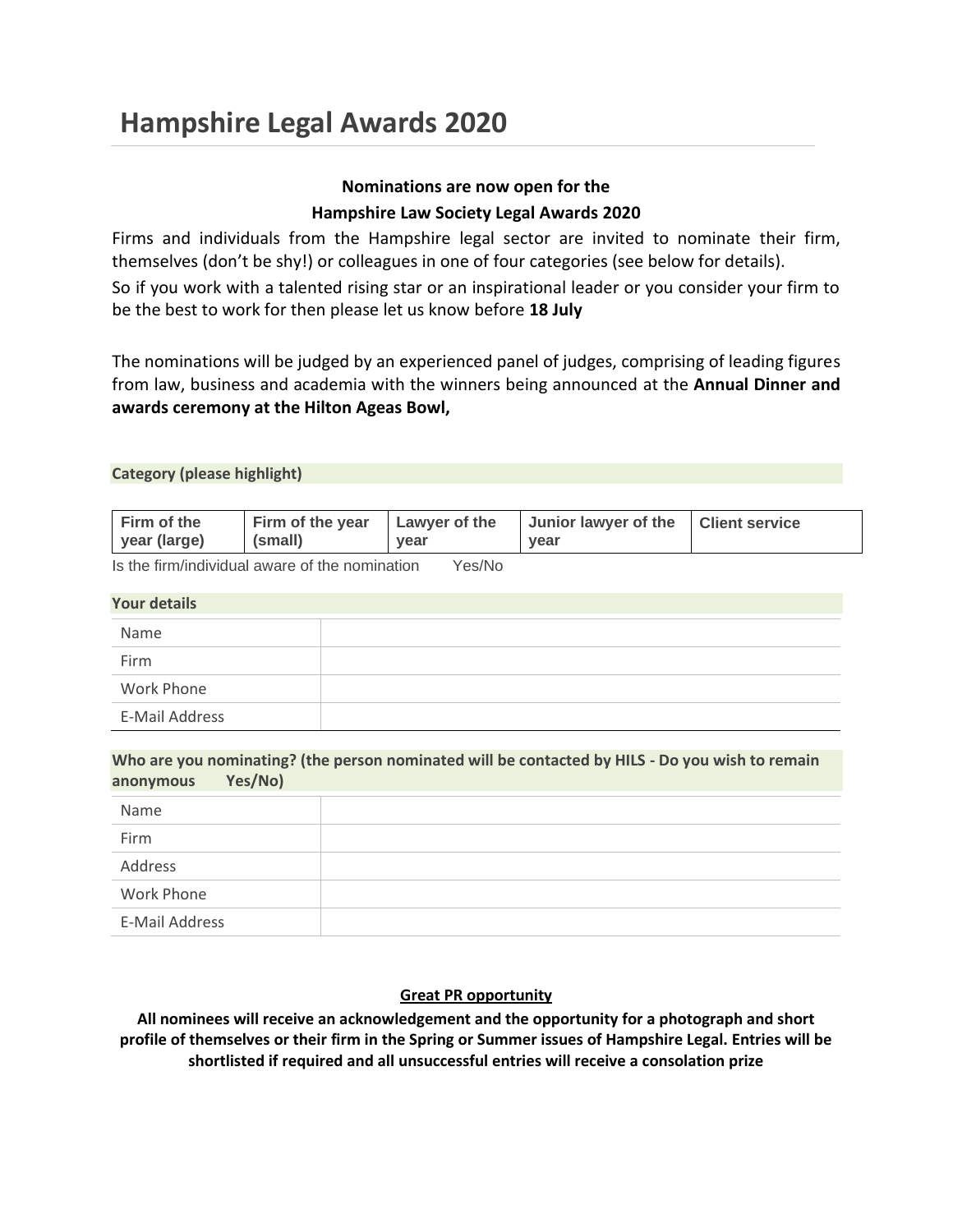|                                                                                          | Lawyer of the year: More<br>than 5 years PQE                                                                                                                                                                                                                                                                                                                                                                                                                                               | Junior Lawyer of the year:                                                                                                                                                                                                                                                                                                                                                                                                                                                                                                                                                                                                | Law Firm of the Year:<br>a) Large (Turnover more than<br>f12m)<br>b) Small                                                                                                                                                                                                                                                                                                                                                                                                                                                                                                                                                                  |
|------------------------------------------------------------------------------------------|--------------------------------------------------------------------------------------------------------------------------------------------------------------------------------------------------------------------------------------------------------------------------------------------------------------------------------------------------------------------------------------------------------------------------------------------------------------------------------------------|---------------------------------------------------------------------------------------------------------------------------------------------------------------------------------------------------------------------------------------------------------------------------------------------------------------------------------------------------------------------------------------------------------------------------------------------------------------------------------------------------------------------------------------------------------------------------------------------------------------------------|---------------------------------------------------------------------------------------------------------------------------------------------------------------------------------------------------------------------------------------------------------------------------------------------------------------------------------------------------------------------------------------------------------------------------------------------------------------------------------------------------------------------------------------------------------------------------------------------------------------------------------------------|
| Judges will be<br>looking for<br>demonstrable<br>evidence of<br>most of the<br>following | • Involvement in<br>interesting, challenging or<br>new areas of law<br>• A genuine interest in<br>their clients<br>• Excellet leadership<br>qualities<br>• Active engagement in<br>their community through<br>CSR activity or in a personal<br>capacity<br>• Personal and profitable<br>successes for your firm<br>• Involvement in and<br>contribution to<br>professional or other<br>bodies<br>• Support & inspiration to<br>their colleagues ad how<br>you impact on those round<br>you | • Innovation and<br>involvement in interesting,<br>challenging or new areas of<br>practice including any<br>specific cases of significance<br>or<br>• improving the profile of<br>your firm and Hampshire as<br>a centre for legal excellence<br>• Evidence of professional<br>development<br>• Contribution to client<br>relationships and business<br>development<br>• Contribution to the<br>community including pro<br>bono work<br>• Evidence of best practice<br>in client service, technical<br>skills and leadership<br>• Goals and/or targets you<br>were most proud of<br>achieving during the year,<br>and why | • Training initiatives and<br>accreditations received/being<br>worked towards (e.g.<br>Conveyancing Quality Scheme)<br>• Growth in reputation<br>• Appreciation and recognition by<br>clients<br>• Dedication to development of<br>staff<br>• Client initiatives that you feel<br>have set the firm apart from<br>others<br>• Positive steps taken to ensure<br>the wellbeing of your staff and<br>measures taken to ensure<br>equality, diversity, social<br>mobility and inclusion in your<br>firm?<br>· Initiatives to contribute towards<br>environmental impact<br>• Contribution to the legal<br>community including pro bono<br>work |

# **ALL ENTRIES MUST BE COMPLETED ON THE OFFICIAL ENTRY FORM**

THE FORM IS AVAILABLE FROM NICOLA JENNINGS ON [ADMINISTRATION@HAMPSHIRELAWSOCIETY.CO.UK](mailto:ADMINISTRATION@HAMPSHIRELAWSOCIETY.CO.UK) IT IS ALSO AVAILABLE ON THE WEBSITE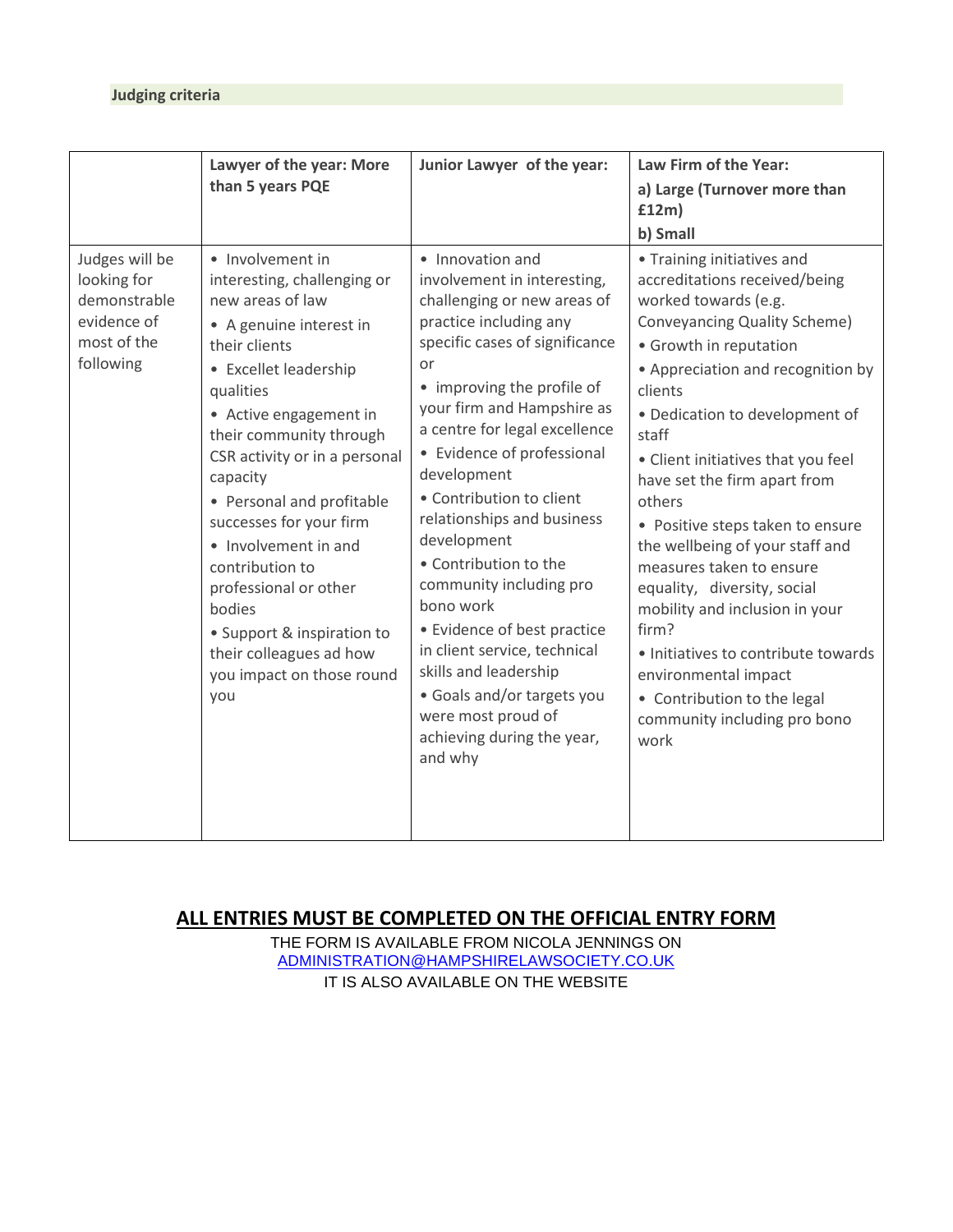# **Entry details (Maximum 1500 words)**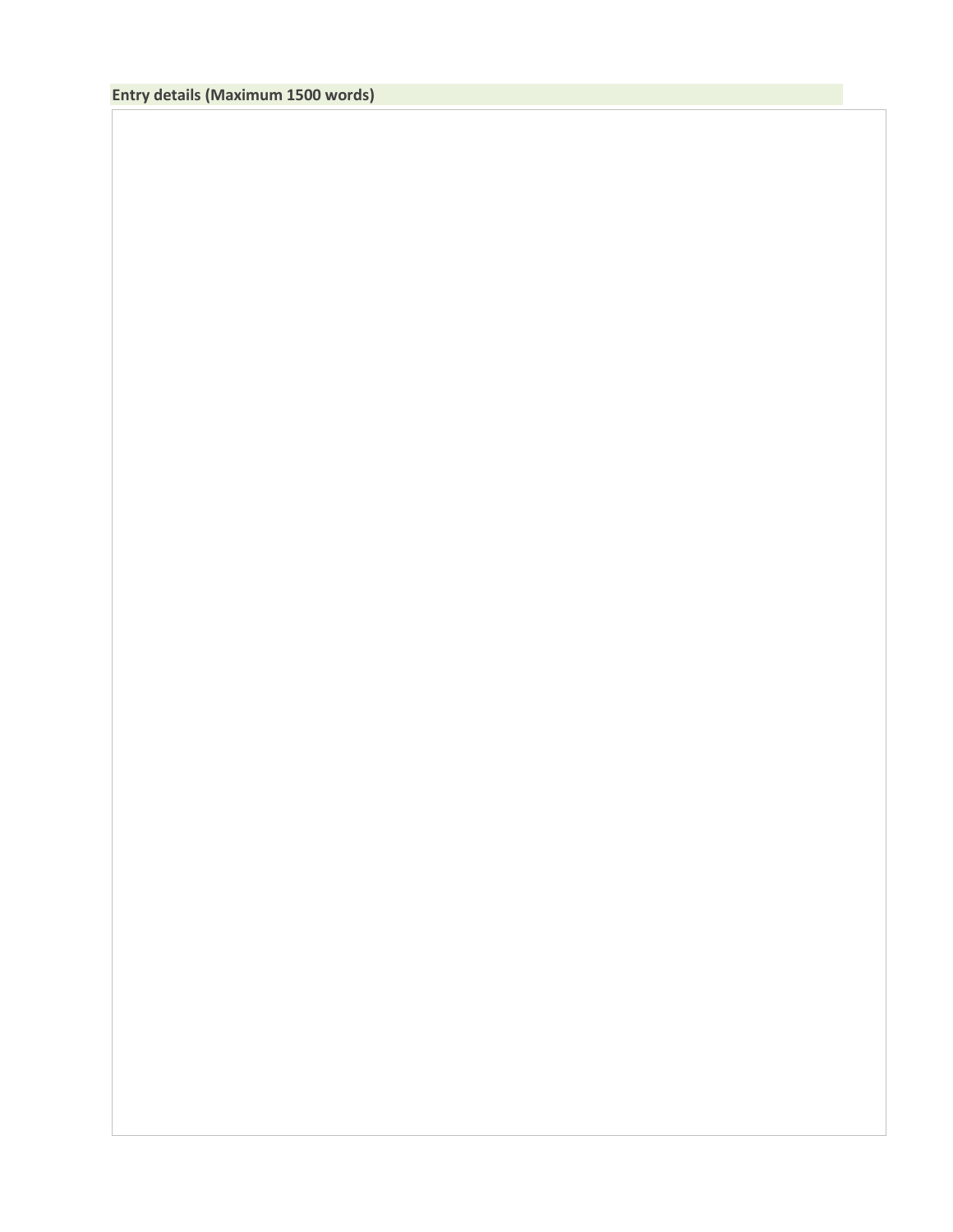**Any additional information which you feel is relevant and not included in above**